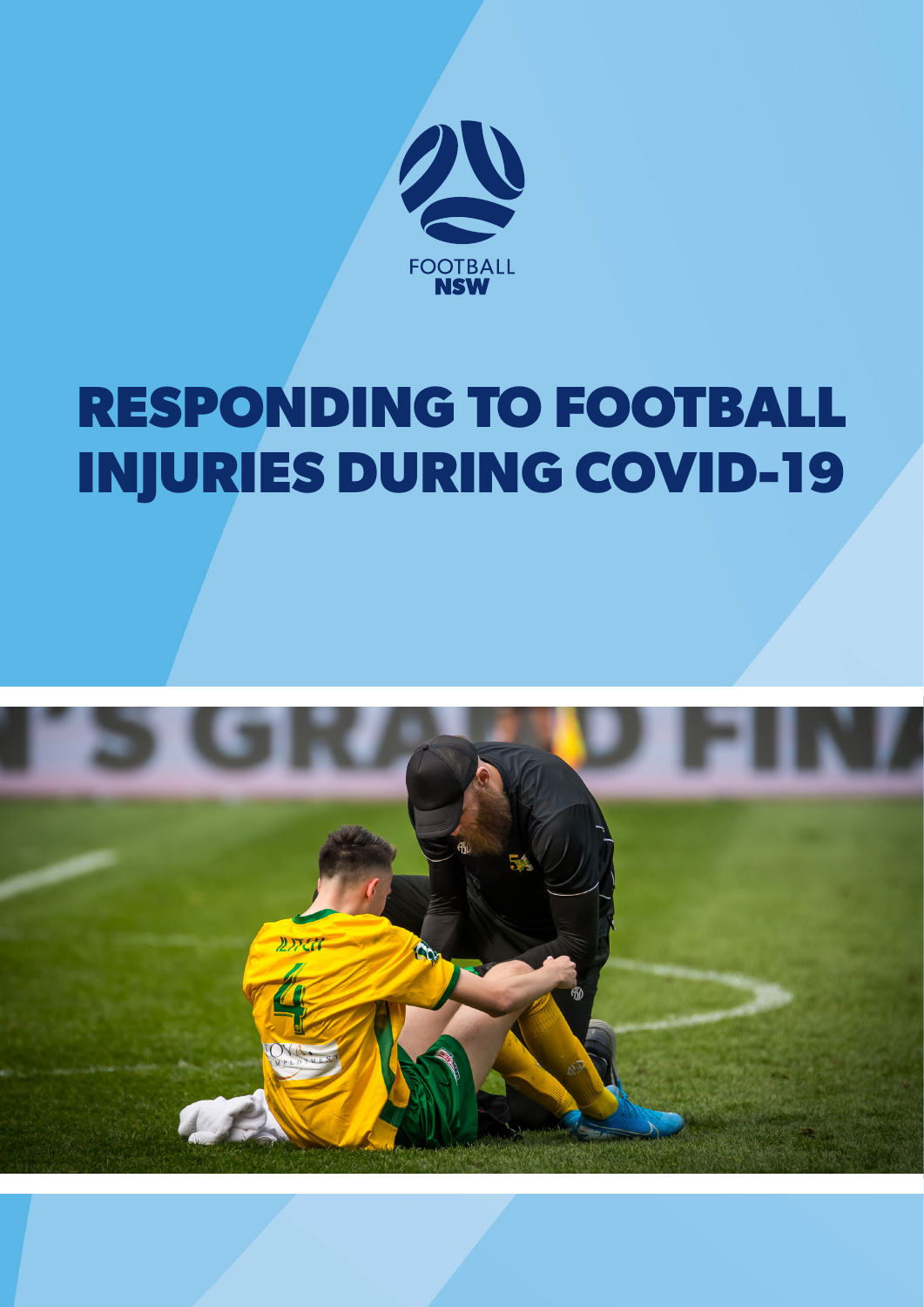## **INTRODUCTION**

Football NSW has prepared a number of resources – Guidelines, Checklist and Posters– to help educate and assist the football community during this COVID-19 pandemic. These resources can be found [here.](https://footballnsw.com.au/return-to-training/)

#### **Clubs, teams, coaches, players and parents should read, understand and follow these Guidelines as they begin to 'return to train', and when full restrictions have been lifted, as they 'return to play'.**

The priority for Football NSW, and indeed everyone involved in the game, is to safeguard the health and wellbeing of the community and to undertake its social responsibility to do everything it can to slow down the spread of COVID-19.









2 RESPONDING TO FOOTBALL INJURIES DURING COVID-19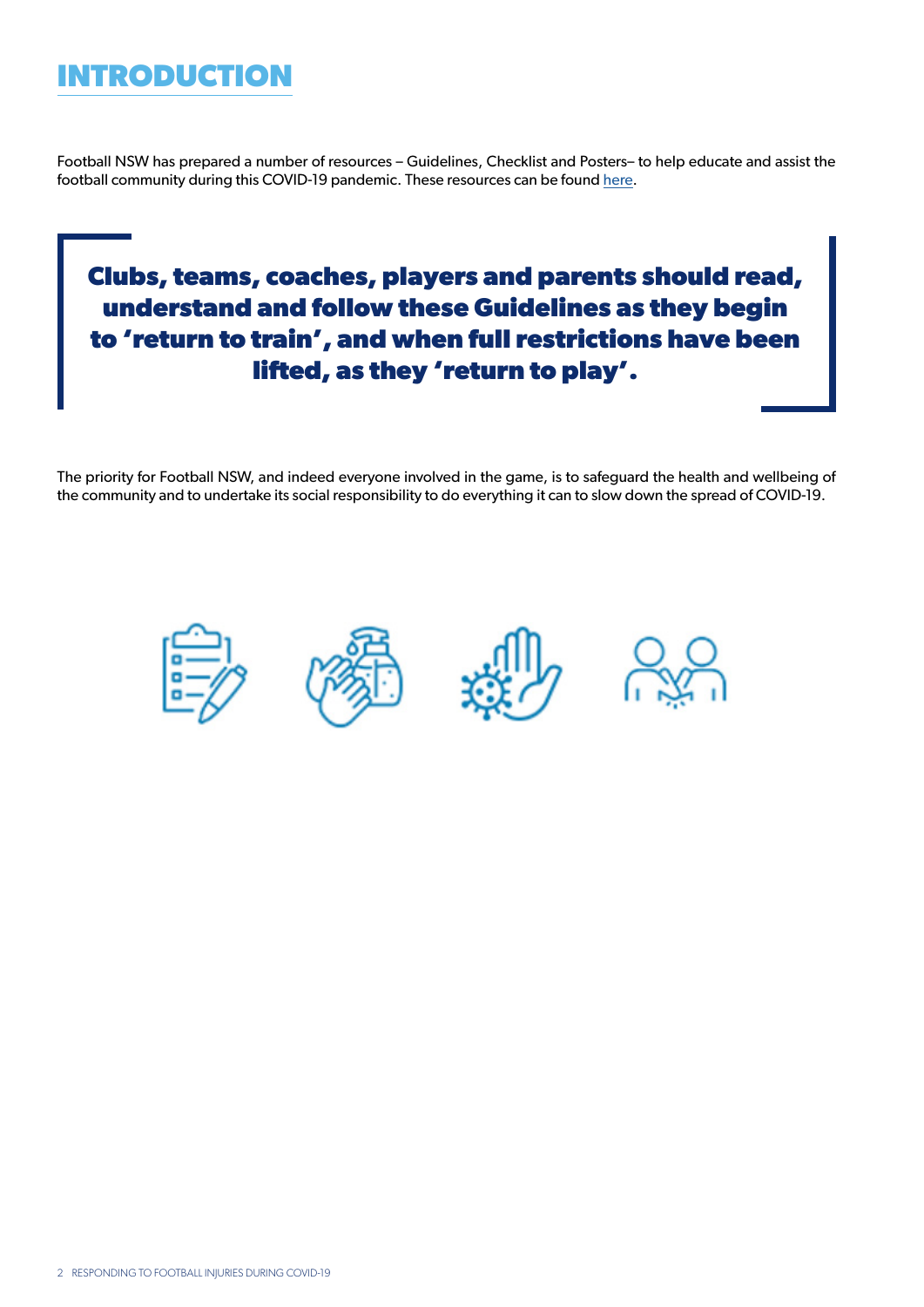

#### **Firstly, prevention is always better than the cure!**

**Players, coaches, other club staff and any other people intending to attend any football activity are reminded that they should not attend training or play in a match, if in the past 14 days they have:**

- **been unwell or have any flu-like symptoms;**
- **been in contact with a known or suspected case of COVID-19; or**
- **any sudden loss of smell or loss of taste.**

Anyone at a high risk from a health perspective, including the elderly, and those with pre-existing medical health conditions should also not attend.

By following these principles, the risk of someone turning up to training (or playing) whilst suffering from the virus is reduced.

The Guidelines provide further measures that everyone should follow, some of which apply equally in everyday life. These include:

- maintaining social distancing of 1.5 metres between individuals, training in small groups of 10 or less people with spacing so that there is no more than 1 person per 4m²;
- minimising, and ideally eliminating the sharing of equipment, including reducing touching of the ball with hands (e.g. throw-ins, heading drills that require the ball being handled);
- thorough cleaning of equipment, clothing, rooms and other surfaces. Training bibs should not be shared and players should take theirs home to wash; and
- good personal hygiene is paramount. Coaches should provide regular breaks for the purpose of rehydrating and hand sanitising. No one should be sharing drink bottles – make sure each player brings their own clearly labelled drink bottle.

All of the above are aimed at further reducing the risk that the virus is transferred from person to person.

#### **FIRST AID, COVID-19 AND SOCIAL DISTANCING**

When providing any form of first aid or injury treatment, always think of each situation as potentially infectious. Remember that you may be dealing with a player that has copious amounts of bodily fluids - blood, sweat or saliva – present, so do not to take any risks. As a first responder, your initial priority is always to minimise the risk of danger to yourself before you help someone else.

That rule never changes regardless of the fact we are in a COVID-19 pandemic. We simply need to continue treating every situation as if every injured player is infected and implement these safeguards when rendering first aid and especially CPR.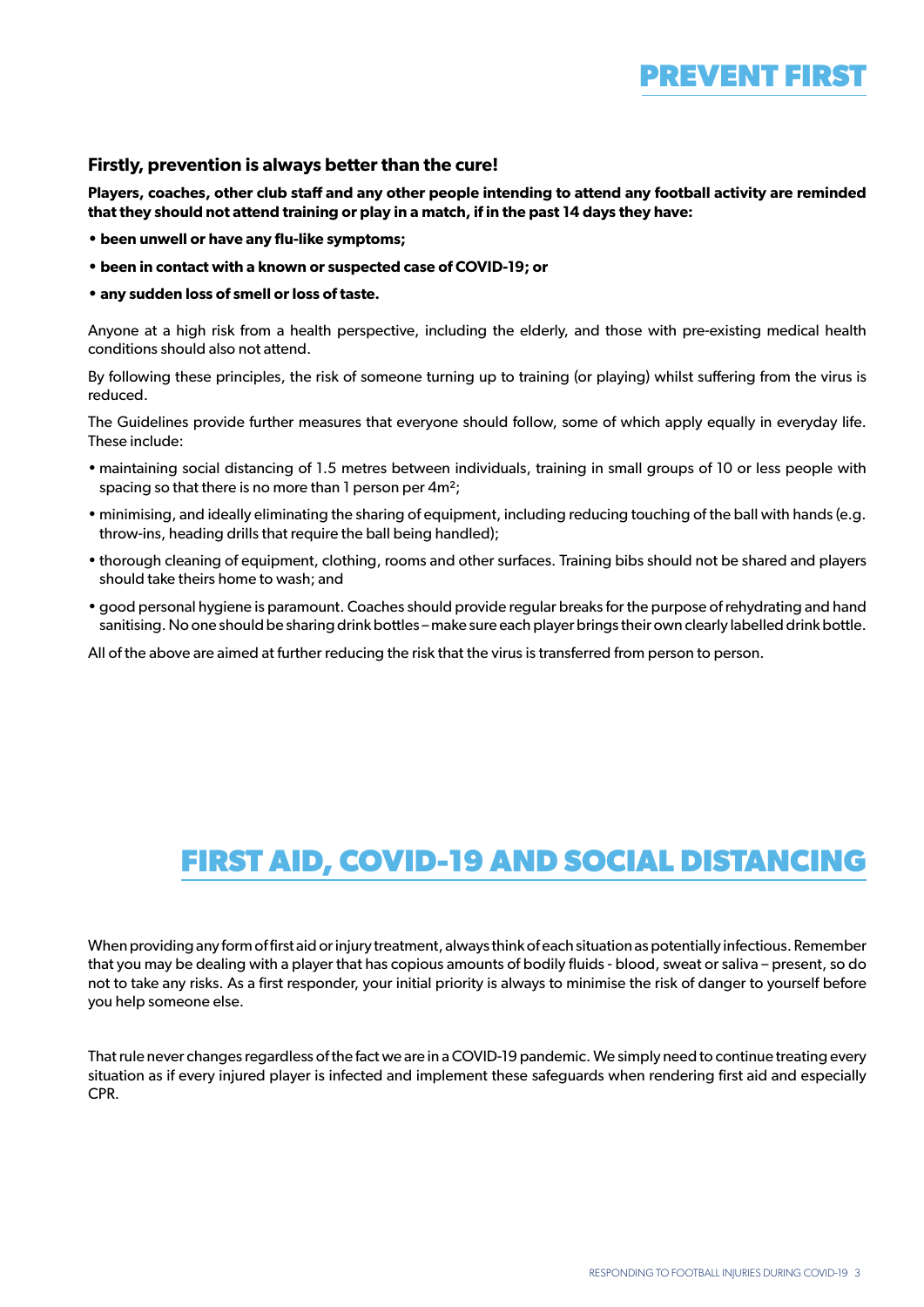## **TREATING AN INJURY**

If a player goes down injured – in training or whilst playing a game – take extra precaution as you run on to the pitch to deal with them. Many professional physios, sports trainers or doctors follow the protection measures listed below as a matter of course, but they equally apply to the community coach/manager, who may, in the heat of the moment and with the desire to treat a player in pain/distress, enter the field of play without much thought.

*NOTE: the following are very broad high-level recommendations. Ideally, every club should have a designated 'sports trainer' or someone more highly qualified (e.g. physio or doctor). Clubs are encouraged to implement some form of first aid/sports trainer education program as part of their upskilling of coaches and other staff.*

#### **RECOMMENDED PROCEDURES:**

- Where possible, wear disposable gloves. If gloves are not available, make sure you wash your hands with soap and water or an alcohol-based hand rub for at least 20 seconds prior to and after attending to the player.
- Approach the injured player and instruct all other players and match officials to move away and maintain a minimum of 1.5 metres distance from yourself and the player.
- In the first instance, and where possible, assess the player using voice instructions while trying to maintain a distance of 1.5 metres from them.
- If necessary, provide the player with a disposable water bottle or their own water bottle.
- Make sure you, the player and the people around you follow good respiratory hygiene. As difficult as it may be, try to calm the player down by having them breath slowly and deeply.
- Avoid unnecessary touching of the player. In some minor injuries, it may be possible to treat the player without physically touching them. For example, with a twisted ankle or other leg injury, the player may be able to rotate or take their own body weight themselves or stretch out, without you having to touch them. Often, the player themselves will be able to determine whether they can continue or not – if ever in doubt, don't risk any further harm or aggravation of the injury and have the player rest and sit out the session/game, and if necessary seek further professional medical advice. All coaches should know some basic principles behind treatment of common injuries – e.g. RICE (rest, ice, compression, elevation).
- Do not touch your face while or after responding to an injured player, and importantly, do not touch your face whilst wearing disposable gloves – this negates the reason why you wear the gloves in the first place.
- Within the limits of your own 'first aid treatment skills', provide assistance to the player as necessary.
- In the event of a head clash or where concussion is suspected, remove the player from the activity, and have them rest and sit out the remainder of the activity. Implement concussion protocols and have the player refer themselves to a GP.
- Obviously, where a serious injury is suspected, e.g. knee injury or a broken bone call an ambulance.
- Most significantly, if there is any suspicion of a spinal injury, suspend the activity, and whilst providing comfort (e.g. providing extra clothing or a blanket to keep them warm), call an ambulance immediately. Never attempt to move the player off the pitch!
- Make a record of any injury that requires treatment or transport by ambulance, including the player's name, contact details, type of injury and treatment.
- Notify the player's parent, guardian or emergency contact if being transported by ambulance.
- After removing gloves, wash hands with soap and water or an alcohol-based hand rub for a minimum of 20 seconds.
- Thoroughly dispose of any first aid supplies used for treatment, i.e. ice pack, towels, dressings etc.
- Disinfect any equipment used e.g. first aid kit, stretcher, treatment table, first aid room.
- Remove and dispose of all personal protective equipment (PPE) that was used, e.g. disposable gloves, mask, CPR mask etc.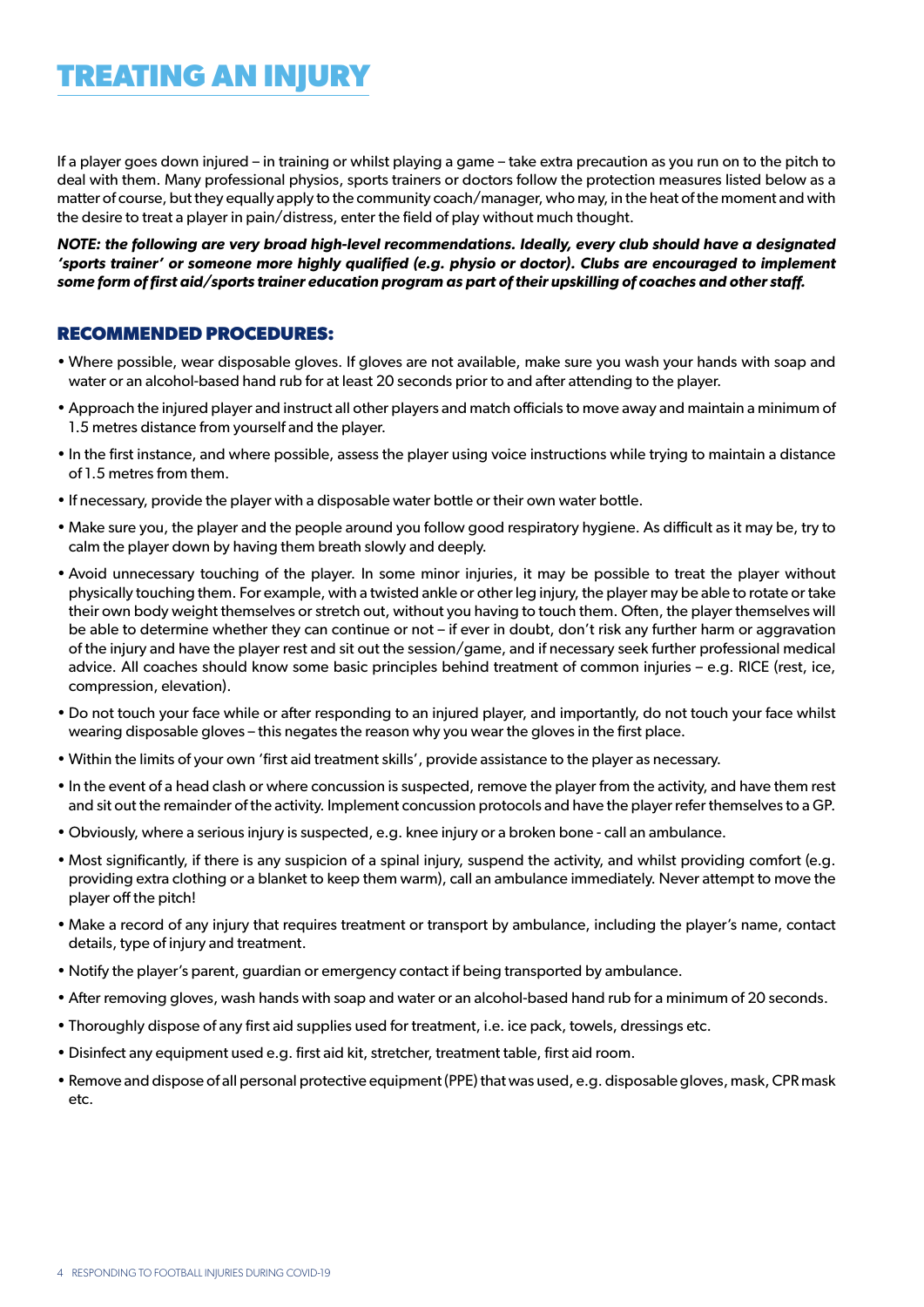## **PRECAUTIONARY MEASURES FOR INFECTION CONTROL**

There are some basic practices to follow to prevent spreading infections when providing First Aid, whether there are known or unknown infections present:

- Good hygiene practices.
- Wearing PPE, i.e. disposable gloves, CPR masks when administering CPR etc.
- Appropriate handling of clinical waste, i.e. sharps, fluids, used dressings etc.
- If within the 1.5 metre social distance rule (which will usually be the case when attending to a player), consider what additional measures you can take to prevent the exchange of body fluids and cross infection from the player to yourself, or conversely from yourself to the player.
- Keep in mind that the biggest risk of all is one as simple as failing to wash our hands thoroughly after coming into contact with someone and then touching our face with our hands.
- In addition to the usual cross infection precautionary measures such as using barriers like disposable gloves and CPR masks to administer CPR, you may also decide to make any reasonable adjustments to how you administer CPR. This may include providing compressions only, instead of a combination of breaths and compressions during CPR.

Refer to the [Infection Control Handy Guide](https://www.stjohnvic.com.au/media/2198/st-john-covid-19-infection-control-handy-guide.pdf) issued by St John Ambulance for further information about PPE and Precautionary Measures.

## **HANDWASHING**

Washing hands effectively is the number one way to stop infections in their tracks. In fact, it can prevent about 30% of diarrhea related sicknesses and about 20% of respiratory infections (see information published by the Centers for Disease Control and Prevention available [here\)](https://www.cdc.gov/handwashing/why-handwashing.html).

Many adults do not follow best practice and are spreading disease unknowingly and unwittingly. It is more than just running your hands underwater for a few seconds.

A few tips you should follow to make sure you are washing your hands properly:

- Wash hands both before and after providing First Aid and in between treating different players;
- Use soap and warm running water;
- Rub hands together with lather for at least 20 seconds, ensuring you rub between fingers, under nails and the backs of hands;
- Rinse hands well under running water;
- Dry thoroughly with a paper towel that you then dispose of thoroughly; and
- If soap and water are unavailable, use antiseptic wipes to clean hands and apply a sanitising liquid or gel that contains at least 60% alcohol.

You must never touch any wounds or used dressings with your bare hands. PPE, such as disposable gloves, is vital in such situations.

As a First Aider or First Responder, you may be at higher risk of infection due to your role. To protect yourself and the player you are providing assistance to, keep infection control front of mind at all times.

One small lapse in procedure could put you or others at risk.

#### **INFECTION CONTROL GUIDE AND TRAINING**

Free [Infection Control Guide issued by St John Ambulance](https://www.stjohnvic.com.au/media/2198/st-john-covid-19-infection-control-handy-guide.pdf)

Free [Infection Control Training](https://www.health.gov.au/resources/apps-and-tools/covid-19-infection-control-training#other-infection-control-training)